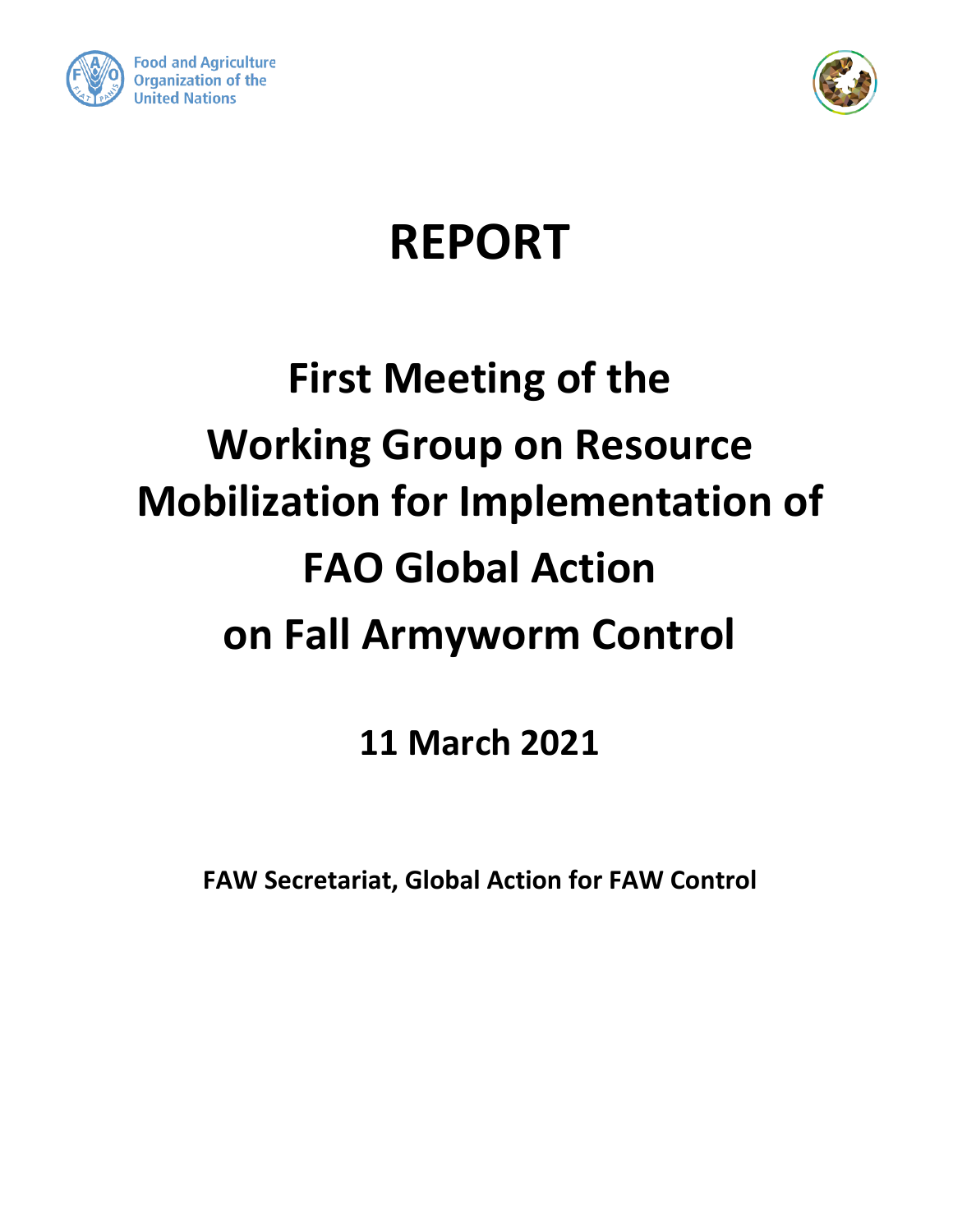## **Contents**

| 1. |                                                                             |  |  |
|----|-----------------------------------------------------------------------------|--|--|
| 2. |                                                                             |  |  |
| 3. | Terms of Reference (ToRs) of the Working Group on Resource Mobilization 4   |  |  |
| 4. |                                                                             |  |  |
| 5. |                                                                             |  |  |
| 6. | FAW programming and recommendations on resource mobilization for the Global |  |  |
| 7. |                                                                             |  |  |
| 8. |                                                                             |  |  |
|    |                                                                             |  |  |
|    |                                                                             |  |  |
|    |                                                                             |  |  |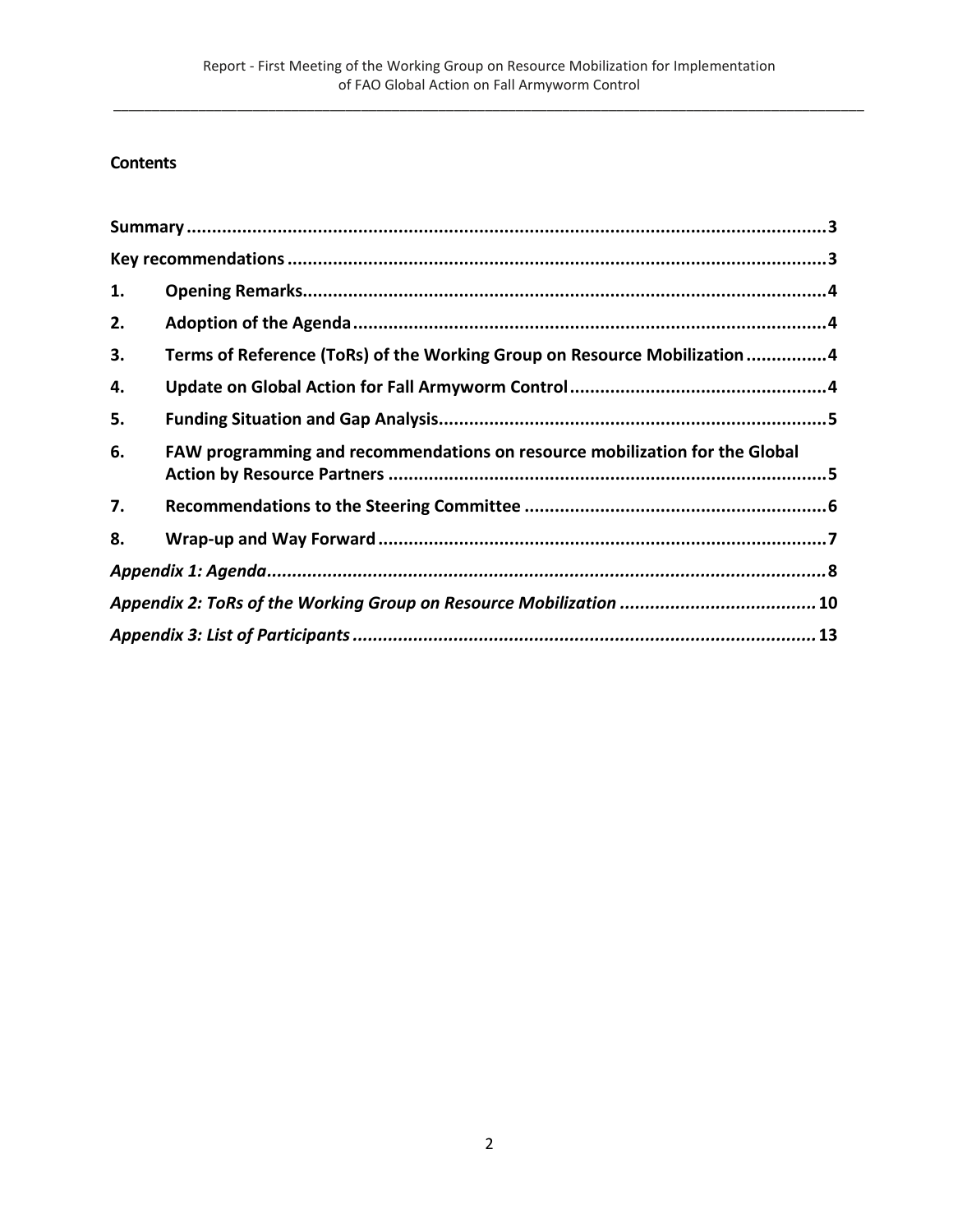#### <span id="page-2-0"></span>**Summary**

The **Working Group on Resource Mobilization (WGRM)** made a number of recommendations to the Global Action that can be grouped under three themes. Firstly, viewing Fall Armyworm (FAW) issues in isolation is too narrow a perspective for resource mobilization. On the contrary, these issues should be approached as a part of a wider group of concerns, including crop losses, food and livelihood insecurity, as well as the need for green job creation.

Subsequently, these must link with larger, global initiatives, such as the UN 2021 Food Systems Summit (FSS) and the One Health approach. In this regard, it has been suggested to convene a donor conference bringing together public and private sector actors.

Secondly, the WGRM emphasized the necessity to mobilize resources in order to achieve **solutions**, rather than to focus on problems. Some solutions may be found through collaboration and strategic partnerships when resource-mobilization efforts are coordinated across partners. Strong collaboration already exists among FAO and research institutions, other leading agencies and governments; this should be better highlighted in communication material. Furthermore, this crucial collaboration may include public-private partnerships.

Thirdly, the WGRM emphasized the importance of liaising closely with government partners with a view to encouraging the identification of FAW issues (and yield loss in general) as government priorities for funding and for escalation to multilateral development banks. The Global Action budget should be reviewed for potential savings that could be reallocated to fund-raising efforts.

## <span id="page-2-1"></span>**Key recommendations**

- 1. The WGRM agreed that a more effective approach for the Global Action would be to **fund-raise in support of solutions rather than problems**.
- 2. The WGRM recommended that **the focus on fund-raising be broadened well beyond FAW pest management alone**. The story of FAW's full impact should instead be explained and framed within the context of global issues, such as food and nutritional security, and connected with the UN 2021 Food Systems Summit and the One Health approach. The fundamental importance of livelihoods and job creation, and the threats which are posed to these by FAW, should also be emphasized, since they are of particular concern to governments. The WGRM recommended that these broader connections be articulated in resource mobilization efforts.
- 3. The WGRM recommended that **public-private partnerships be mobilized to fill the resource gaps** in the Global Action, potentially by supporting local small- and medium-sized enterprises. These are critical to job creation, which (as mentioned previously) is of high importance to governments and resource partners.
- 4. The WGRM recommended that **a donor conference which is broadly framed (e.g. including such issues as yield loss, pest management and food security), and which includes private-sector partners and research institutions, be considered**.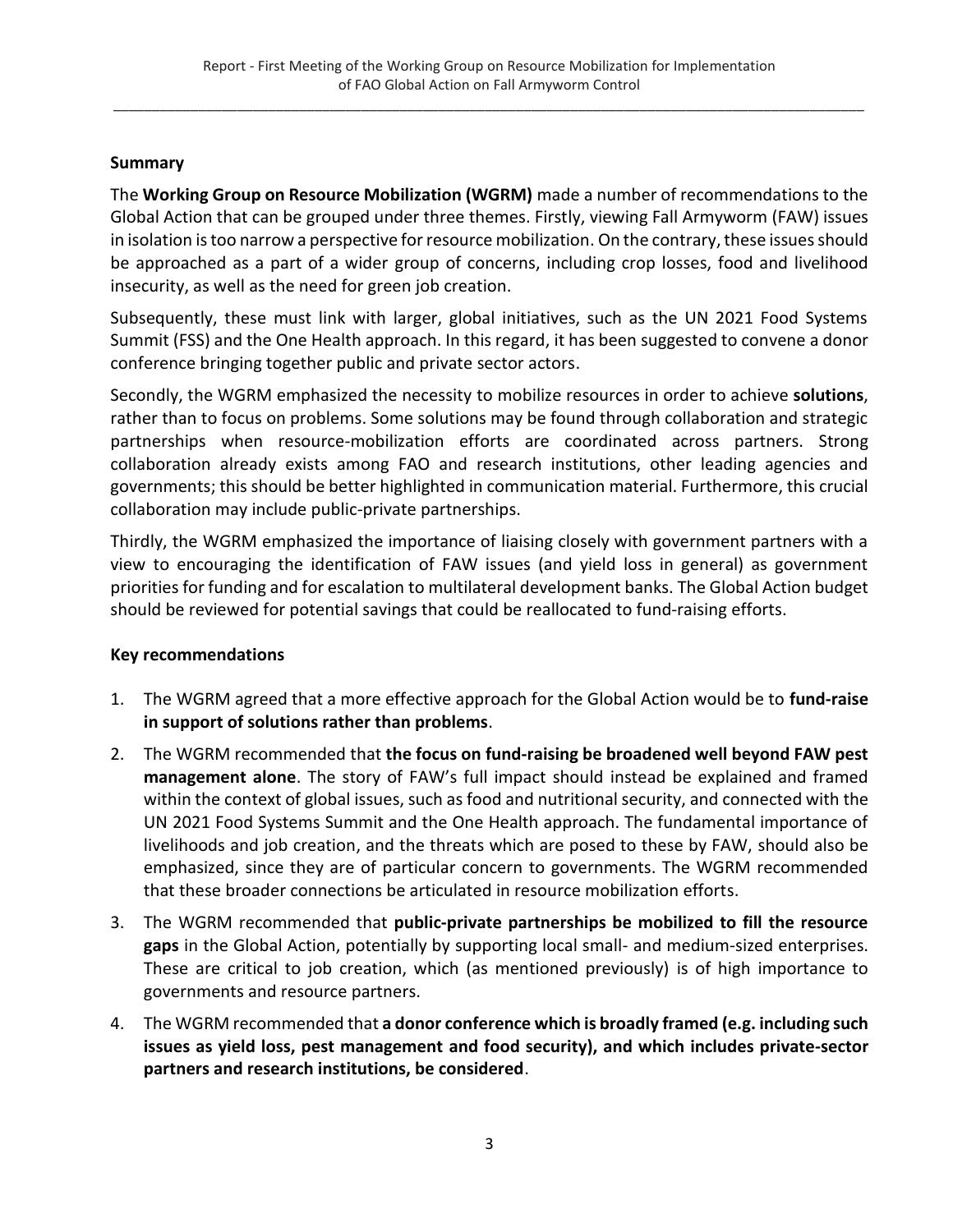- 5. The WGRM recommended **a coordinated fund-raising effort between FAO and its strategic partners**, adding that such partnerships are critically important. For that reason, FAO should better articulate its linkages with research institutions, governments, agencies and other actors within FAO's wide range of connections network.
- 6. The WGRM recommended **a more focused and improved communication campaign that highlights the strategic collaboration among FAO and other organizations and government agencies** around their shared goal of mitigating FAW threats.
- 7. The WGRM recommended that **FAO work closely with relevant government partners and farmers' organizations, to advocate for making FAW a priority within government spending plans and programmes**. Furthermore, it is the role of governments to articulate immediate funding needs to multilateral development banks.
- 8. The WGRM recommended that **FAO take stock of savings realized thanks to the new modalities of virtual meetings and reduced travel costs in the time of COVID-19**. The WG recommended that those savings be redirected, at least partially, to resource mobilization at the national level.

## <span id="page-3-0"></span>**1. Opening Remarks**

*[1]* Ms Beth Bechdol, Deputy Director-General and Chairperson of WGRM, welcomed the 26 participants, urging everyone to share ideas on how to bring synergies across various funding programmes and on how to leverage public-private partnerships to fill the resource gaps in the Global Action (GA). This working group's recommendations will help the Global Action Steering Committee take practical steps to mobilize much-needed resources. To ensure the successful implementation of Integrated Pest Management component of the GA, at least USD 10 million per year is necessary: USD 1 million per demonstration country (of which there are eight) and USD 2 million for regional and global information-sharing and coordination.

## <span id="page-3-1"></span>**2. Adoption of the Agenda**

*[2]* The agenda was adopted as presented (Annex 1).

## <span id="page-3-2"></span>**3. ToRs of the Working Group on Resource Mobilization**

*[3]* The Terms of Reference of the WGRM were endorsed, as presented by Mr Rémi Nono Womdim, Plant Production and Protection Division (NSP) Deputy Director, Vice Chairperson of WGRM (Annex 2).

## <span id="page-3-3"></span>**4. Update on Global Action for Fall Armyworm Control**

*[4]* Mr Jingyuan Xia, NSP Director, Executive Secretary of FAW Secretariat, highlighted technical progress made through the GA. He also noted progress in fund-raising, for a total of USD 9.8 million since 2020 including USD 6.3 million received and an additional USD 3.5 million pledged from traditional donors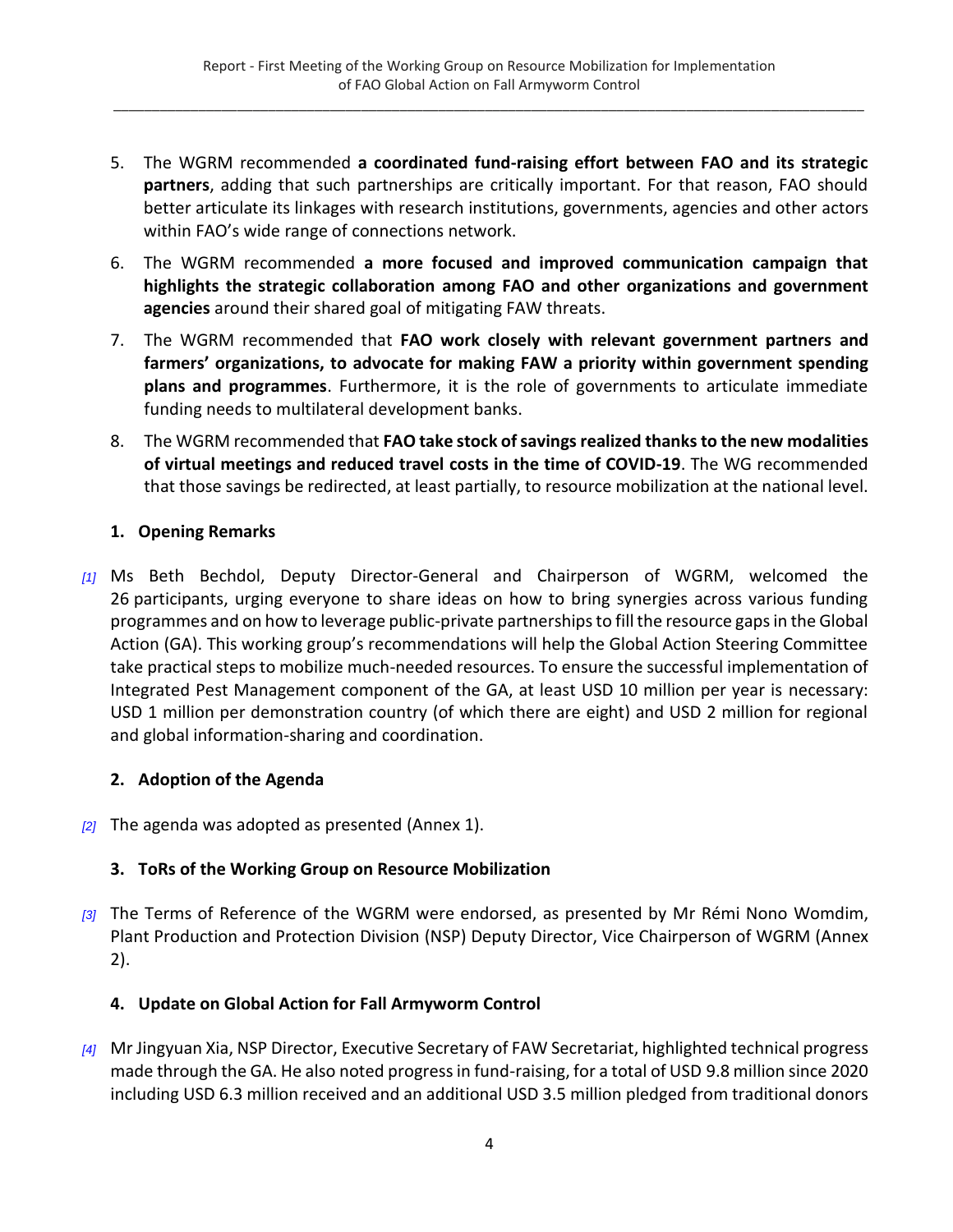and South-South Cooperation partners. These funds will support the GA until 2022 (for an average of USD 3.28 million per year).

## <span id="page-4-0"></span>**5. Funding Situation and Gap Analysis**

*[5]* Mr Alexander Jones, Resource Mobilization and Private Sector Partnerships Division (PSR) Director and Vice Chairperson of WGRM, outlined the funding landscape.

## <span id="page-4-1"></span>**6. FAW programming and recommendations on resource mobilization for the Global Action by Resource Partners**

- *[6]* This portion of the discussion was conducted under the Chatham House rules and the remarks are noted accordingly.
- *[7]* Norway is funding research cooperation and has reminded FAO of the importance of continued collaboration with research institutions.
- *[8]* The European Union is supporting the GA over a two-year programme with a USD 4.7 million contribution; and has urged collaboration between public- and private-sector partners. Under COVID-19 restrictions, travel budgets were reallocated to hire local focal points assigned to fundraise directly with donors and government ministries at the national level. This was cited as a possible example for the GA.
- *[9]* Within AfDB Group exist three separate funding windows: the African Development Fund (ADF) to support low-income and fragile states via grants/concessional loans; and the African Development Bank (ADB) supporting middle-income countries via non-concessional loans. The third line, with a regional operations window, allows countries to come together to apply for a common topic/need, which might be appropriate for FAW projects. Emergency relief funds (for example, for locusts or drought emergencies) are available for rapid action, but those funds are low and operate on a firstcome-first-served basis. Support for FAW control could look beyond the "usual" donors, beginning with governments and public funds. Governments involved in addressing FAW could also be involved in fund-raising efforts; and support must be demand driven.
- *[10]* The BMGF has not invested in FAW or in any single pest, illness or problem, taking instead a more systemic approach and aiming to build resilient systems. In this regard, the BMGF has supported CIMMYT and Penn State on innovative work to develop a FAW-resistant strain of maize and FAW monitoring system. Epidemiological modelling is ongoing by CABI, University of Cambridge (mostly on cassava and wheat diseases).
- *[11]* Collaboration with research and development partners is extremely important and, while FAO collaborates extensively, that fact is not always highlighted or well-known. Raising awareness in that regard is important, as is highlighting FAO's global expertise.
- *[12]* The WGRM urged the GA to fundraise for solutions, not problems. Donors might better support more research into FAW (its environment and ecology) and potential solutions. It was suggested that FAW fundraising may prove more effective if conducted jointly with technical partners, such as CABI, icipe and the CGIAR agencies.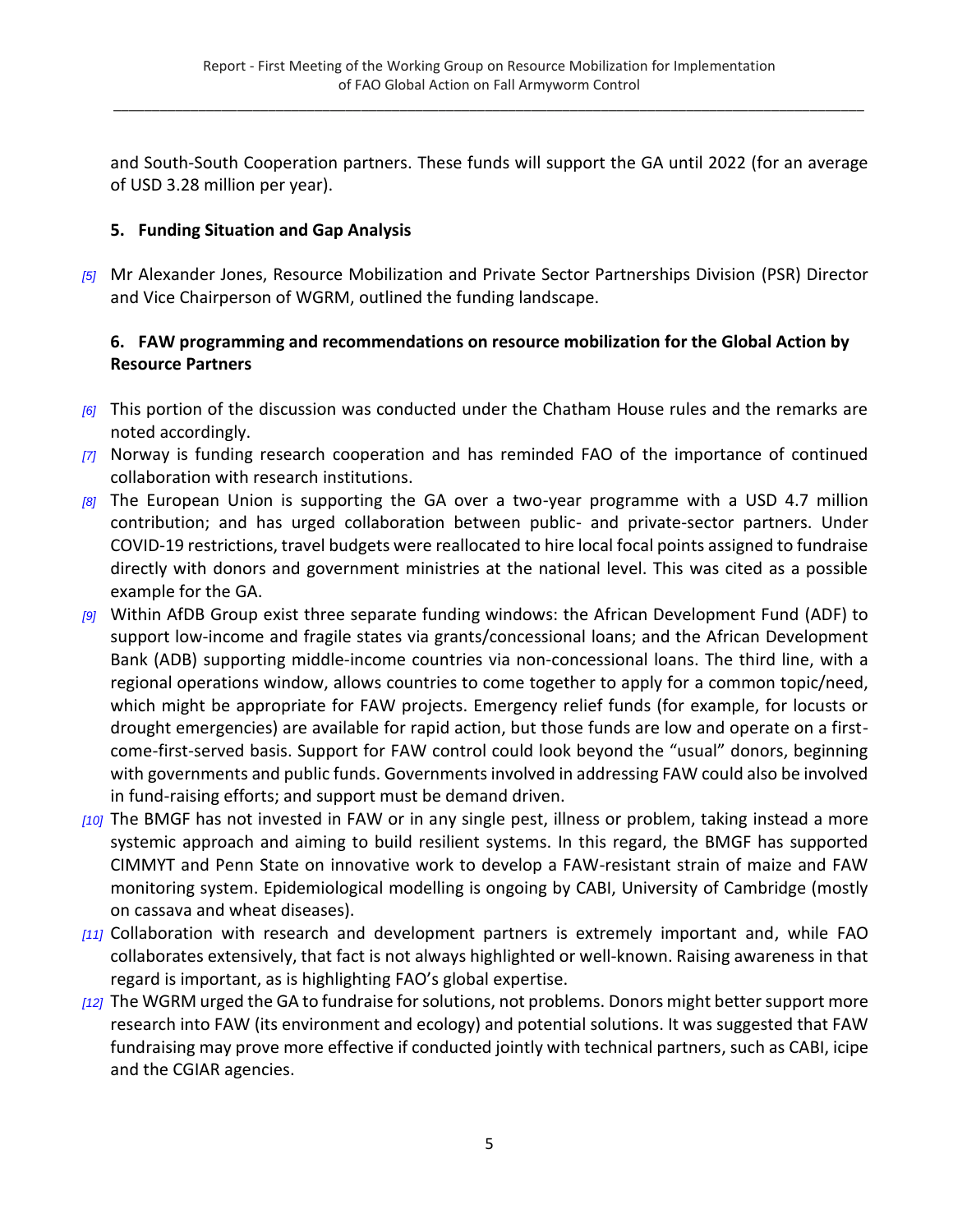- *[13]* The relatively low cost of synthetic pesticides in Africa (prevalent in food and non-food crops) is a major hurdle in biopesticide development and use. Technical or policy assistance in the GA should also take this into account.
- *[14]* Greater clarity on budgets was urged, including how funds are being used with regards to the eight demonstration countries. A donor conference on pest management, broader than FAW issues only, could be an effective approach to raising funds and USAID may be able to support such a conference. Including the private sector and research centres would increase the impact.
- *[15]* Awareness-raising and priority issue identification with governments are necessary and should be enhanced. It is also recommended to include farmers' organizations in the resource mobilization efforts, including in the WGRM membership.
- *[16]* In terms of fundraising strategy, the focus on FAW alone is too narrow. It should instead be framed within high-profile, global issues, such as food and nutritional security. Connecting with broader agendas, such as the UN 2021 Food Systems Summit and the One Health approach could be more powerful. Finding ways to collaborate to develop small- and medium-size enterprises for biopesticides development could yield many benefits, particularly contributing to job creation, which is valued by donors and prioritized by governments.
- *[17]* Partnerships are key, as is understanding how to best support farmers and find ways to demonstrate local innovations to farmers, including through digital training projects. Developing 'partnership incubators' might bring together 'unlikely' or unexpected partnerships; but the question remains: how can third-party demonstration platforms be created?
- *[18]* In identifying the potential private sector partnership for the initiative, it is important to take into account COVID-19's impact on business. Some sectors, such as pharmaceuticals, are likely to fare better during the pandemic and thought should be given to engaging with these sectors.
- *[19]* It is necessary to act at the farmers' as well as country and regional levels. Partnerships are critically important, as are efforts to reduce crop losses and waste. Addressing the FAW issue should be positioned within efforts to enhance food security, as well as to increase awareness of how important the FAW issue is to millions of families.

## <span id="page-5-0"></span>**7. Recommendations to the Steering Committee**

*[20]* Mr Jones concluded by summarizing key points made during the meeting. Those include the strong need to better articulate and raise awareness of FAO's linkages with research institutions; and the need for greater clarity on what savings can be achieved with virtual meetings replacing travel during the COVID-19 situation. Based on the strong recommendation of the donor members of the WGRM, the Steering Committee should seek ways to integrate FAW control efforts into larger programme approaches either ongoing or under development, as the opportunities for funding a stand-alone FAW control program are quite limited by the programmatic approaches of the donors themselves. Efforts should also be focused on advocating for governments to ensure that FAW is made a priority in their national programmes. Greater integration with the private sector would be beneficial.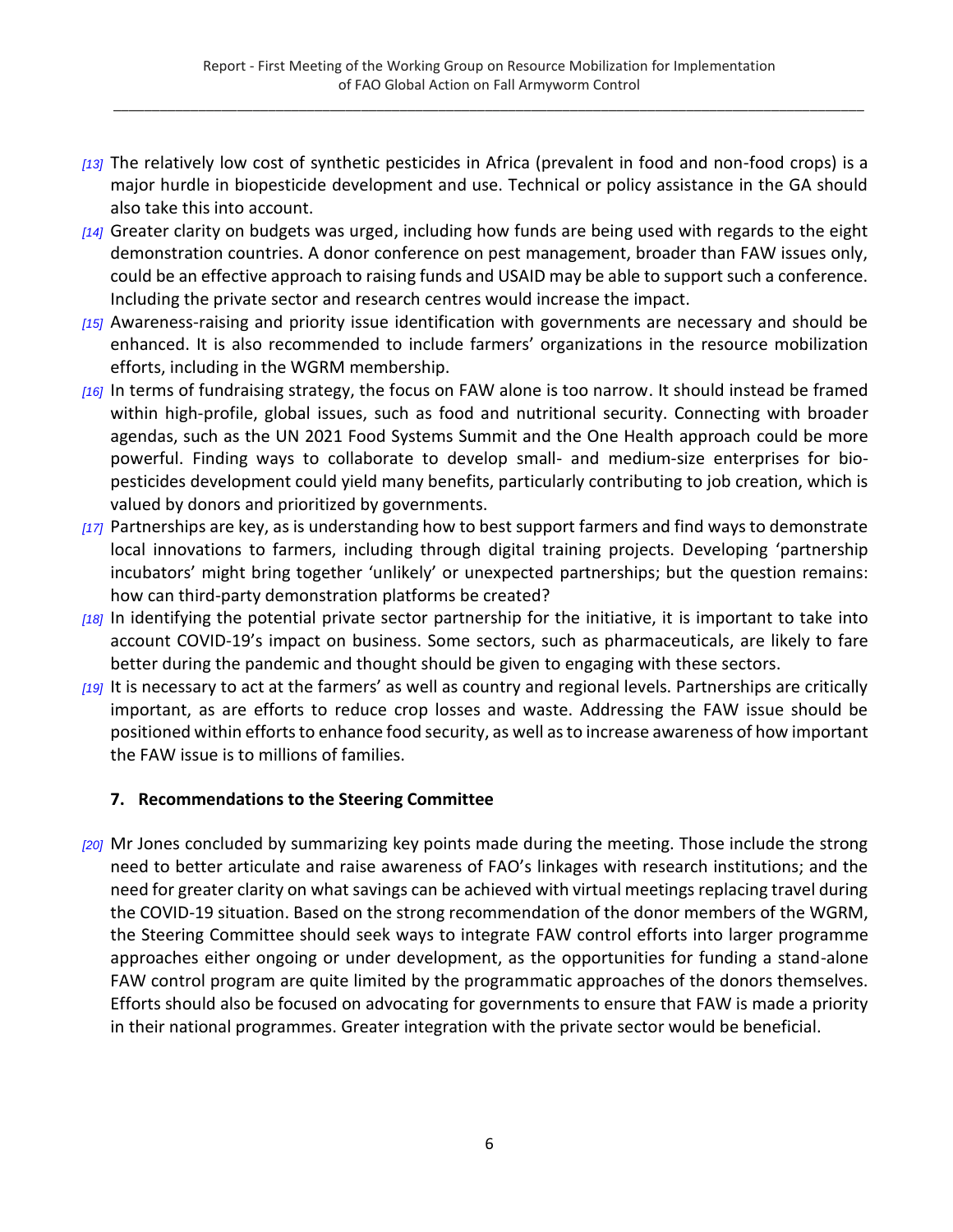#### <span id="page-6-0"></span>**8. Wrap-up and Way Forward**

- *[21]* Mr Jones concluded- the meeting and observed that a first draft of Action Outcomes would be circulated for comments before it is sent to the GA Steering Committee.
- *[22]* DDG Bechdol thanked the WGRM for an insightful, candid and forward-looking conversation. She noted that FAO had been advancing with openness and creativity in finding new types of partnerships and areas of collaboration, including a new engagement strategy for work with the private sector that was adopted last year. She stressed that the discussions of the WGRM during this meeting align well with these recent changes within the Organization.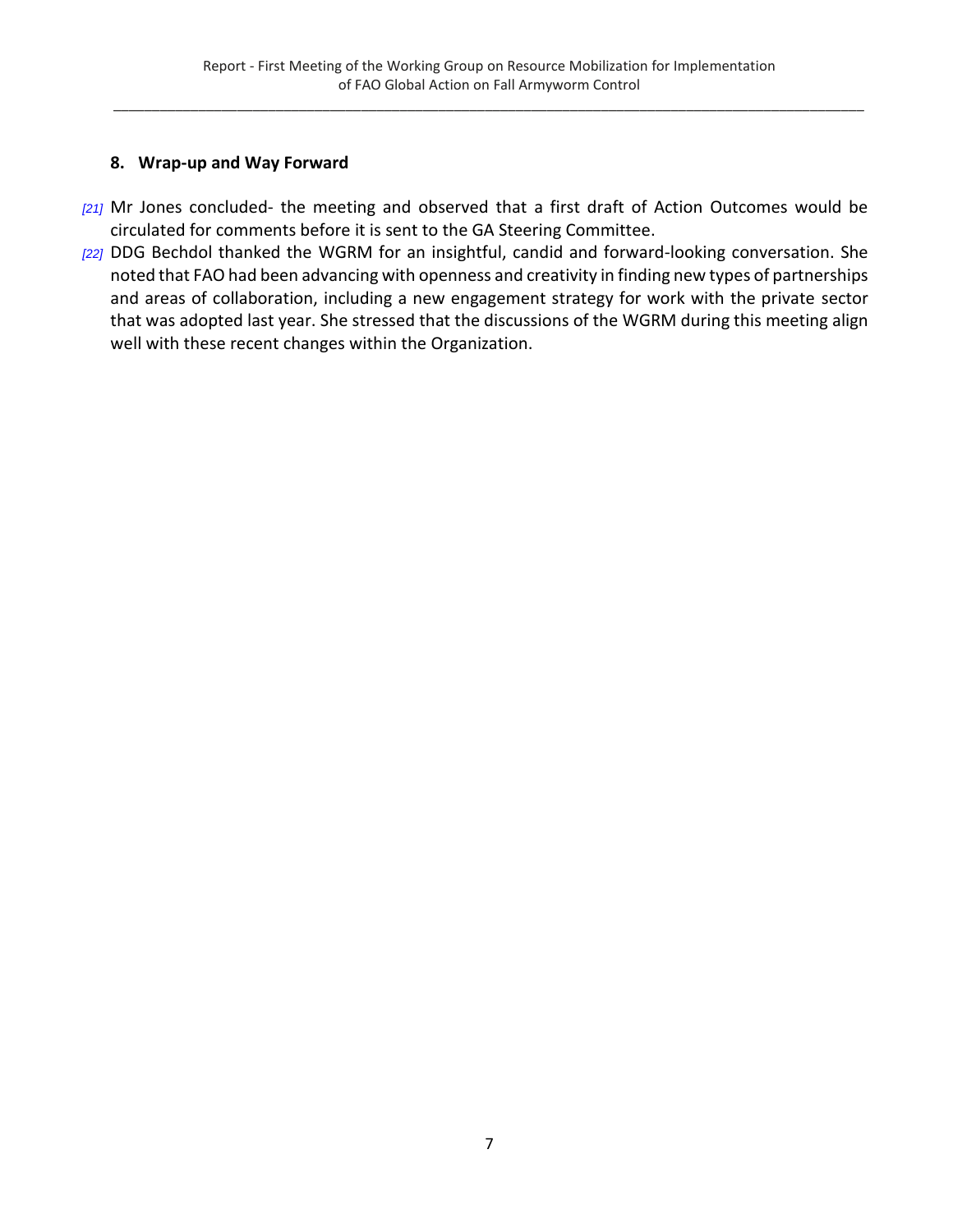<span id="page-7-0"></span>*Appendix 1: Agenda*

## **First Meeting of the Working Group on Resource Mobilization (WGRM) for Implementation of FAO Global Action on Fall Armyworm (FAW) Control**

*11 March 2021 (14.00–16.00 hours)*

*Rome time (Central European Time, GMT +1)*

#### **AGENDA**

| <b>AGENDA ITEM/ORGANIZATION</b> |                                                                                                                                   | <b>DOCUMENTS</b>                                    | <b>PRESENTER</b>                                                   | <b>TIME</b><br><b>ALLOTTED</b> |
|---------------------------------|-----------------------------------------------------------------------------------------------------------------------------------|-----------------------------------------------------|--------------------------------------------------------------------|--------------------------------|
| $\mathbf{1}$                    | <b>Opening of the Meeting</b>                                                                                                     |                                                     | <b>Beth BECHDOL</b>                                                | 10 minutes                     |
|                                 |                                                                                                                                   |                                                     | Chair of WGRM, Deputy-Director<br>General of FAO                   |                                |
| $\overline{2}$                  | <b>Adoption of the Agenda</b>                                                                                                     |                                                     | Alexander JONES                                                    | 5 minutes                      |
|                                 |                                                                                                                                   |                                                     | Vice Chair of WGRM, Director,<br><b>PSR</b>                        |                                |
| 3                               | <b>ToRs of the WGRM</b>                                                                                                           | <b>Terms of Reference</b>                           | Rémi NONO WOMDIM                                                   | 10 minutes                     |
|                                 |                                                                                                                                   | of the Working<br>Group on Resource<br>Mobilization | Vice Chair of WGRM, Deputy<br>Director, NSP                        |                                |
| 4                               | <b>Update on Global Action for</b>                                                                                                | Presentation (PPT)                                  | Jingyuan XIA                                                       | 15 minutes                     |
|                                 | <b>Fall Armyworm Control</b>                                                                                                      |                                                     | <b>Executive Secretary of FAW</b><br>Secretariat and Director, NSP |                                |
| 5                               | <b>Funding Situation and Gap</b>                                                                                                  | Presentation (PPT)                                  | Alexander JONES                                                    | 10 minutes                     |
| <b>Analysis</b>                 |                                                                                                                                   |                                                     | Vice Chair of WGRM, Director,<br><b>PSR</b>                        |                                |
| 6                               | <b>FAW programming and</b><br>recommendations on<br>resource mobilization for<br>the Global Action by<br><b>Resource Partners</b> |                                                     |                                                                    |                                |
|                                 | <b>NORAD</b>                                                                                                                      |                                                     | May-Guri SÆTHRE                                                    | 5 minutes                      |
|                                 |                                                                                                                                   |                                                     | Senior Advisor                                                     |                                |
|                                 | <b>EU-DG INTPA</b>                                                                                                                |                                                     | Hanns-Achim KREBS                                                  | 5 minutes                      |
|                                 |                                                                                                                                   |                                                     | Senior Policy Officer                                              |                                |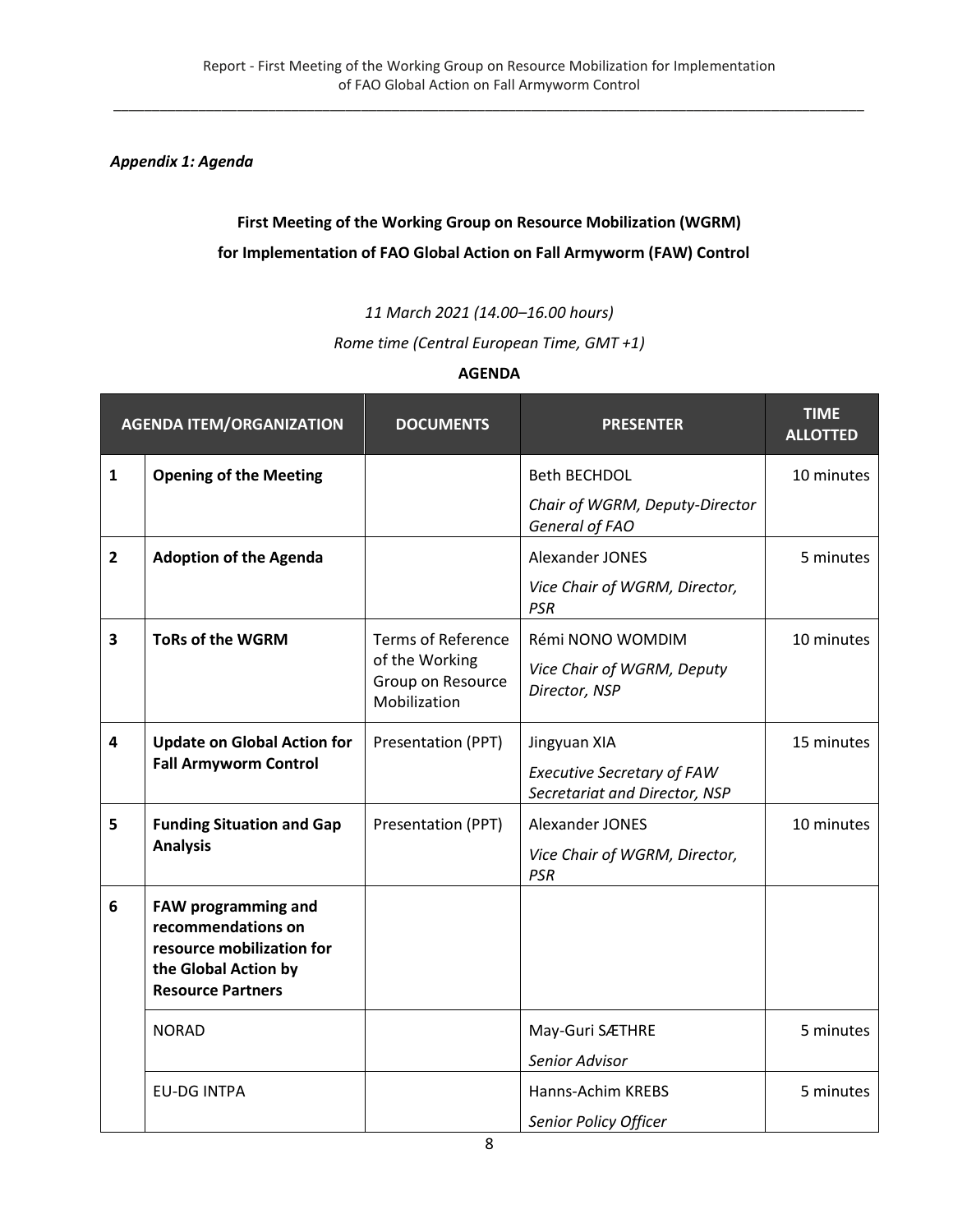|                         | AfDB                                                               | <b>Bouchaib BOULANOUAR</b>                                                              | 5 minutes  |
|-------------------------|--------------------------------------------------------------------|-----------------------------------------------------------------------------------------|------------|
|                         |                                                                    | <b>Central Africa and Nigeria</b><br><b>Division Manager</b>                            |            |
|                         | <b>BMGF</b>                                                        | Christina OWEN                                                                          | 5 minutes  |
|                         |                                                                    | Senior Programme Officer                                                                |            |
|                         | <b>USAID</b>                                                       | Michael MICHENER                                                                        | 5 minutes  |
|                         |                                                                    | Deputy Assistant Administrator<br>of USAID's Bureau for Resilience<br>and Food Security |            |
|                         | ADB                                                                | <b>Matthias LEITNER</b>                                                                 | 5 minutes  |
|                         |                                                                    | Agriculture Economist                                                                   |            |
|                         | <b>World Bank</b>                                                  | Melissa WILLIAMS                                                                        | 5 minutes  |
|                         |                                                                    | Senior Rural Development<br>Specialist                                                  |            |
|                         | CropLife International                                             | <b>Robert HUNTER</b>                                                                    | 5 minutes  |
|                         |                                                                    | <b>Chief Operating Officer</b>                                                          |            |
| $\overline{\mathbf{z}}$ | <b>Recommendations to the</b><br><b>Steering Committee</b>         | Alexander JONES<br>Vice Chair of WGRM, Director,                                        | 20 minutes |
|                         | ToRs of the WGRM<br>$\bullet$<br>Working mechanism of<br>$\bullet$ | PSR                                                                                     |            |
|                         | the WGRM                                                           |                                                                                         |            |
|                         | Public-private<br>$\bullet$                                        |                                                                                         |            |
|                         | partnership to support<br><b>FAW control</b>                       |                                                                                         |            |
|                         | Recommendations on<br>$\bullet$                                    |                                                                                         |            |
|                         | <b>Streamlining Global</b><br>funding-raising for FAW              |                                                                                         |            |
|                         | control                                                            |                                                                                         |            |
| 8                       | <b>Wrap-up and Way Forward</b>                                     | Alexander JONES                                                                         | 10 minutes |
|                         |                                                                    | Vice Chair of WGRM, Director,<br><b>PSR</b>                                             |            |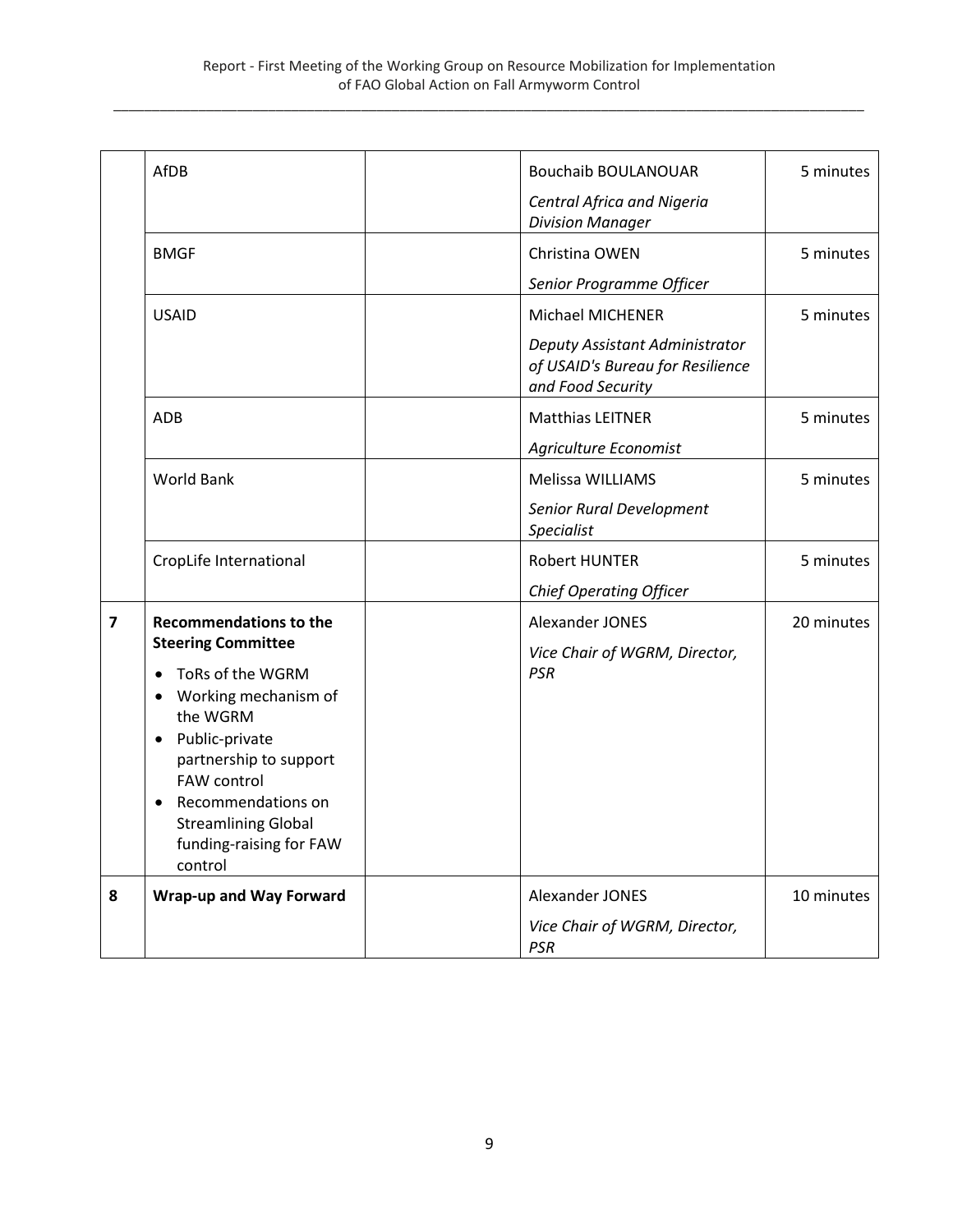#### <span id="page-9-0"></span>*Appendix 2: ToRs of the Working Group on Resource Mobilization*

**Terms of Reference (ToRs) Working Group on Resource Mobilization (RM) under the Steering Committee of the Global Action for Fall Armyworm Control**

#### **Context**

Fall Armyworm (FAW), a major pest of maize and other economically important crops, invaded Africa in 2016. Since then, the pest has continued to spread across Africa, Asia and the Pacific, and the Near East FAO launched the Global Action (GA) for Fall Armyworm Control in December 2019 to provide a global coordination mechanism to mitigate the impacts of this invasive pest. A Steering Committee (SC), chaired by FAO Director-General, oversees the GA with the technical support from a Technical Committee (TC) chaired by USAID Chief Scientist. The GA will develop capacity in validating, implementing and scaling up Integrated Pest Management (IPM) techniques and technologies to control FAW in three regions: Africa, Asia and the Pacific, and in the Near East. Specifically, eight demonstration countries have been identified for validation and large-scale demonstration of comprehensive and contextualized IPM packages that will then be disseminated to 53 pilot countries in the regions. It has been estimated that USD 10 million are needed for immediate mobilization to support action on the ground in these regions. The 3rd meeting of the Steering Committee (SC) to the Global Action for Fall Armyworm Control proposes the establishment of a Working Group on Resource Mobilization (RM).

The decision to establish an RM Working Group is based on the need for joint efforts to mobilize funds for Fall Armyworm (FAW) control in a time of competing needs such as Desert Locust and the COVID-19 pandemic.

#### **Objective of the Working Group**

The overall objective of this Working Group is to provide guidance and support the efforts of the FAW Secretariat for resource mobilization, including identifying and implementing innovative financing initiatives with a focus on both traditional and non-traditional funding sources for the implementation of the GA for 2021-2022.

#### **Major responsibilities**

The major responsibilities of the Working Group include:

- 1. Review and further sharpen the role and function of RM Working Group.
- 2. Assess funding gaps and needs for the successful implementation of the Global Action strategy (2021- 2022) in eight demonstration countries and 53 pilot countries.
- 3. Conduct a global assessment for potential funding sources, including the private sector.
- 4. Highlight sustainable business models to engage the private sector investment in mainstreaming IPM techniques and technologies for FAW.
- 5. Support the identification of new funding sources and opportunities, including through the organization of Resource Partners' briefings, meetings and pledging events.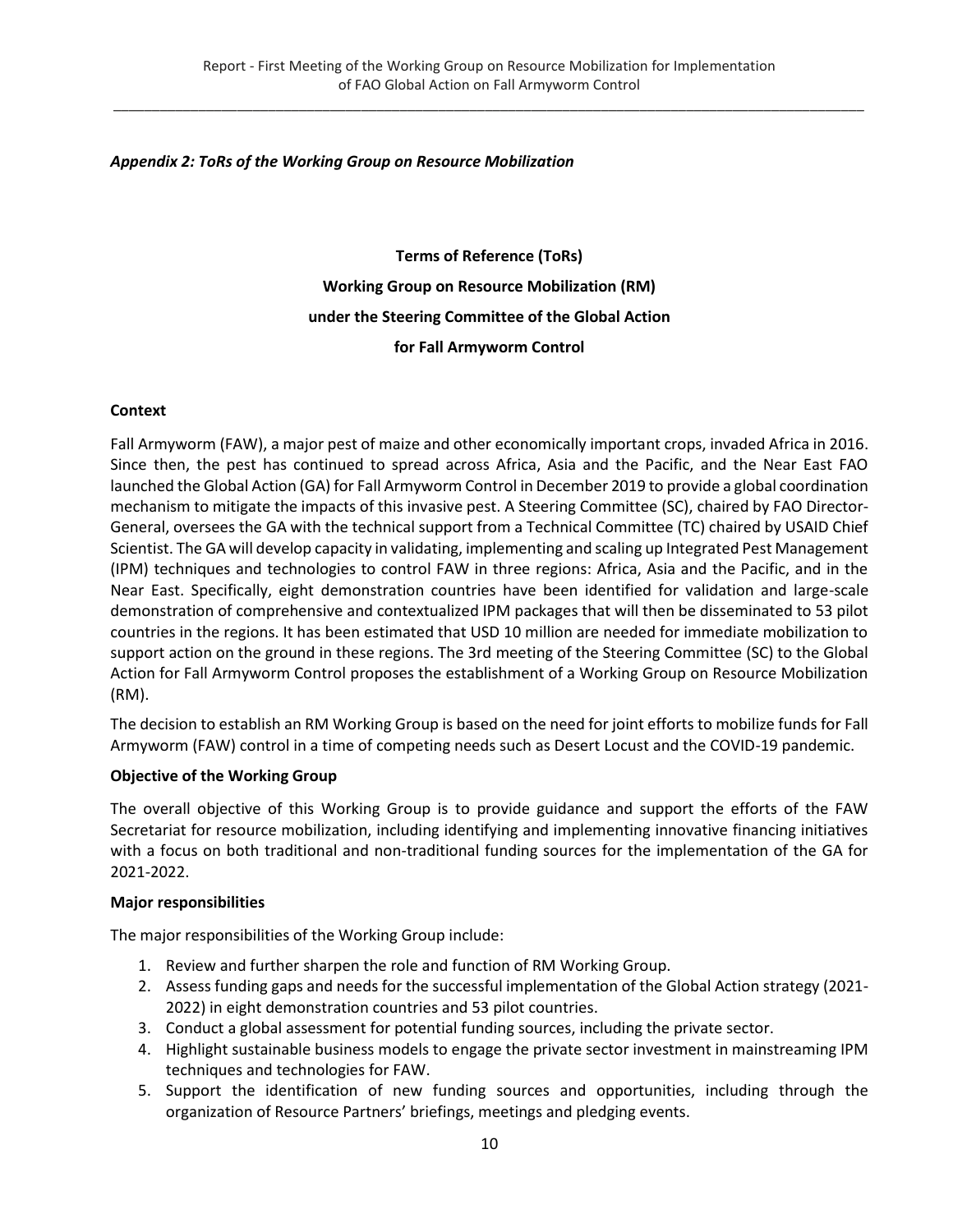6. Identify champions for soliciting support from States and Non-State Actors.

#### **Working mechanism**

The Chairperson will lead the work of the Working Group, in consultation with the Vice Chairpersons, and with the support of the FAW Secretariat. Convened by the Chairperson, the Working Group will meet (virtually) at least once a quarter (and as and when required by the Chairperson of the Group) and communicate via dedicated channels. As an immediate output, the Working Group will prepare recommendations to be submitted to the 4th Steering Committee meeting (tentatively scheduled in the first quarter of 2021) and presented to the High-Level Conference expected in early March 2021.

#### **Composition and Chairpersonship**

The membership of the Working Group will include representatives of the FAW Steering and Technical Committees, and of selected external resource partners, as well as FAO staff from the relevant divisions (Centres, and units).

The Deputy Director-General of FAO with oversight role A over the Plant Production and Protection Division will act as the Chairperson, supported by two Vice Chairpersons: the Director of Resource Mobilization and Private Sector Partnerships Division (PSR) and the Deputy Director of Plant Production and Protection Division (NSP).

| 1.             | Ms Beth Bechdol           | Deputy Director-General                                                                                                                   | Chairperson      | <b>FAO</b> |
|----------------|---------------------------|-------------------------------------------------------------------------------------------------------------------------------------------|------------------|------------|
| 2.             | Mr Alexander Jones        | <b>PSR Director</b>                                                                                                                       | Vice Chairperson | <b>FAO</b> |
| 3.             | Mr Rémi Nono<br>Womdim    | <b>NSP Deputy Director</b>                                                                                                                | Vice Chairperson | <b>FAO</b> |
| $\mathbf{4}$ . | Mr Hanns-Achim<br>Krebs   | Senior Policy Officer<br>Directorate-General for International<br>Cooperation and Development<br>(DG INTPA)<br><b>European Commission</b> | Member           | <b>SC</b>  |
| 5.             | Dr Bouchaib<br>Boulanouar | Central Africa and Nigeria Division<br>Manager<br>Agriculture and Agro-Industry<br>African Development Bank Group (AfDB)                  | Member           | <b>SC</b>  |
| 6.             | Dr Christina Owen         | Senior Programme Officer<br><b>Bill &amp; Melinda Gates Foundation</b>                                                                    | Member           | <b>SC</b>  |

#### List of Members of the Working Group on Resource Mobilization (WGRM)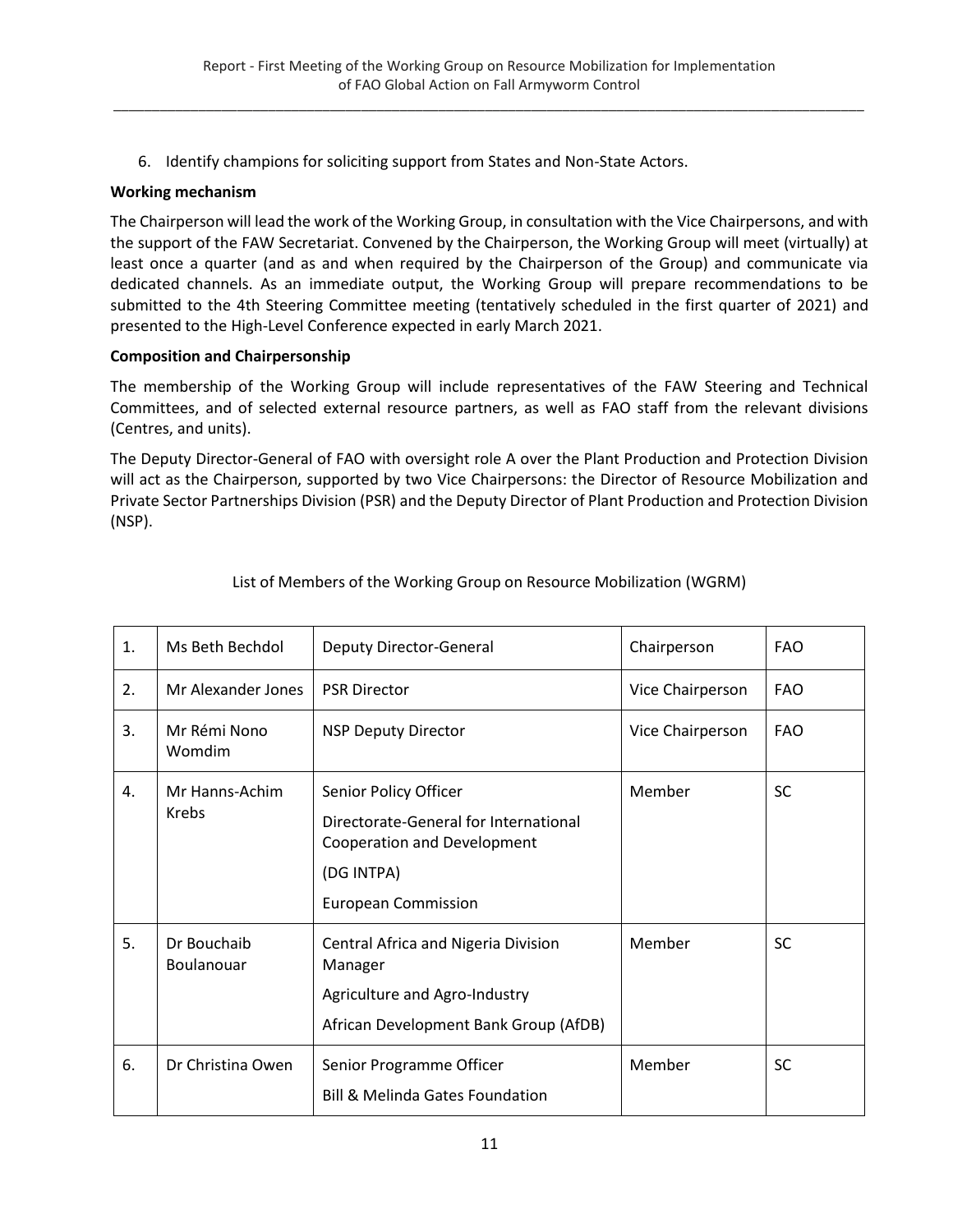| 7.  | Mr Robert Hunter       | <b>Chief Operating Officer</b>                                                          | Member | <b>TC</b>  |
|-----|------------------------|-----------------------------------------------------------------------------------------|--------|------------|
|     |                        | CropLife International                                                                  |        |            |
| 8.  | Ms May-Guri            | Senior Adviser                                                                          | Member | <b>TC</b>  |
|     | Sæthre                 | <b>NORAD</b>                                                                            |        |            |
| 9.  | Mr Michael<br>Michener | Deputy Assistant Administrator of<br>USAID's Bureau for Resilience and Food<br>Security | Member | (External) |
| 10. | Ms Melissa<br>Williams | Senior Rural Development Specialist,<br>Agriculture and Food Practice Group             | Member | (External) |
|     |                        | World Bank                                                                              |        |            |
| 11. | <b>TBD</b>             | <b>Islamic Development Bank</b>                                                         | Member | (External) |
| 12. | Mr Matthias Leitner    | Agriculture Economist                                                                   | Member | (External) |
|     |                        | Asian Development Bank                                                                  |        |            |
| 13. | Mr Dominique           | Director                                                                                | Member | <b>FAO</b> |
|     | Burgeon                | Office of Emergency and Resilience (OER)                                                |        |            |
| 14. | Mr Mohamed             | Director                                                                                | Member | <b>FAO</b> |
|     | Manssouri              | FAO Investment Center (CFI)                                                             |        |            |
| 15. | Mr Ye Anping           | Director                                                                                | Member | <b>FAO</b> |
|     |                        | South-South and Triangular Cooperation<br>Division (PST)                                |        |            |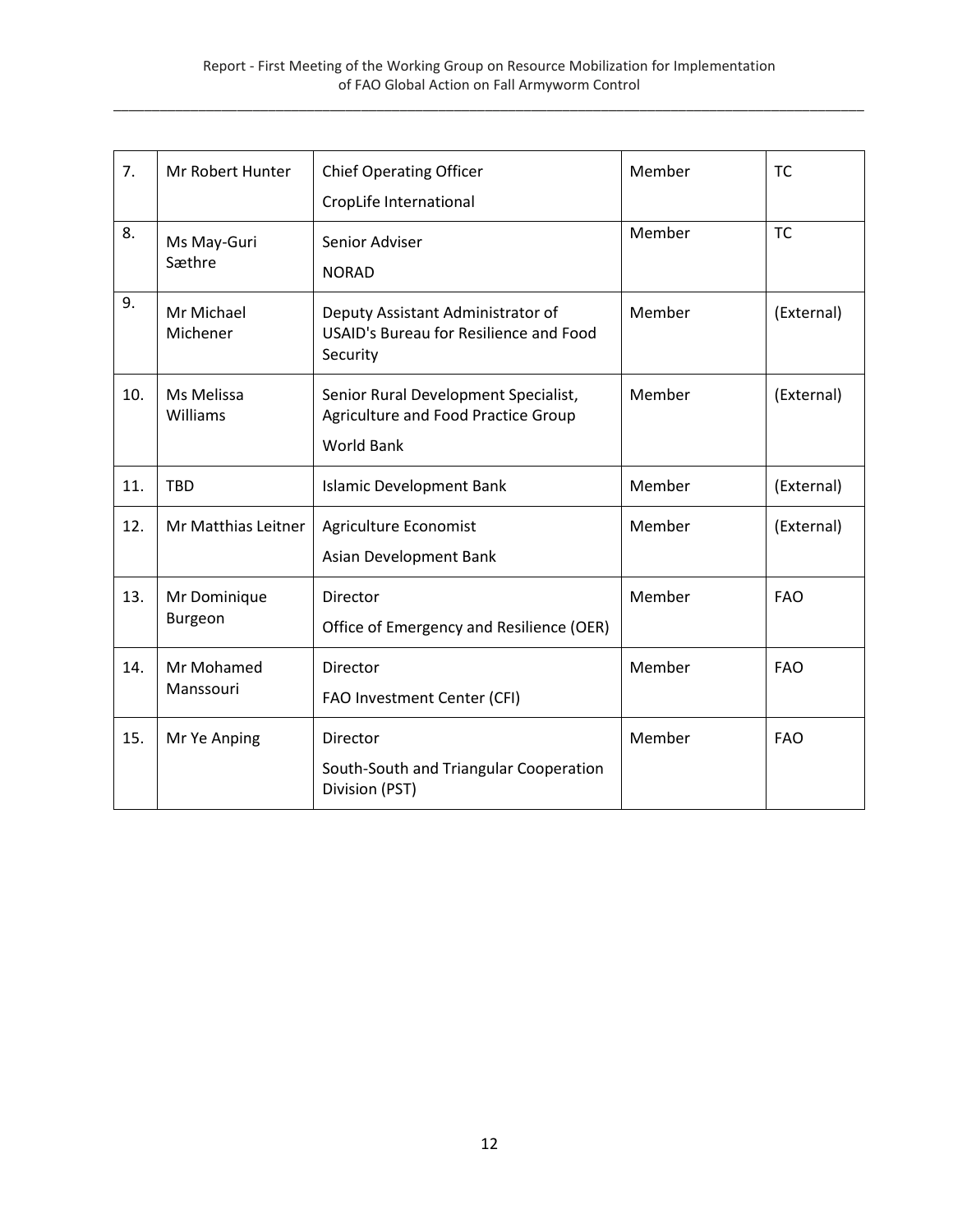<span id="page-12-0"></span>*Appendix 3: List of Participants*

|     | Name, Last name                                                          | <b>Organization name, Address</b>                                                                             |
|-----|--------------------------------------------------------------------------|---------------------------------------------------------------------------------------------------------------|
|     |                                                                          | <b>WGRM Members</b>                                                                                           |
| 1.  | Ms Beth Bechdol<br><b>WGRM Chairperson</b>                               | FAO Deputy Director-General                                                                                   |
| 2.  | Mr Alexander Jones<br><b>WGRM Vice Chairperson</b>                       | Director, FAO Resource Mobilization and Private<br>Sector Partnerships Division (PSR)                         |
| 3.  | Mr Rémi Nono Womdim<br><b>WGRM Vice Chairperson</b>                      | Deputy Director, FAO Plant Production and<br><b>Protection Division (NSP)</b>                                 |
| 4.  | Mr Hanns-Achim Krebs<br>Senior Policy Officer                            | Directorate-General for International Cooperation<br>and Development (DG INTPA)<br><b>European Commission</b> |
| 5.  | Dr Bouchaib Boulanouar<br>Central Africa and Nigeria Division<br>Manager | Agriculture and Agro-Industry<br>African Development Bank Group (AfDB)                                        |
| 6.  | Dr Christina Owen<br>Senior Programme Officer                            | <b>Bill &amp; Melinda Gates Foundation</b>                                                                    |
| 7.  | Mr Robert Hunter<br><b>Chief Operating Officer</b>                       | CropLife International                                                                                        |
| 8.  | Ms May-Guri Sæthre<br>Senior Adviser                                     | <b>NORAD</b>                                                                                                  |
| 9.  | Mr Michael Michener<br>Deputy Assistant Administrator                    | USAID's Bureau for Resilience and Food Security                                                               |
| 10. | <b>Ms Melissa Williams</b><br>Senior Rural Development Specialist        | Agriculture and Food Practice Group<br><b>World Bank</b>                                                      |
| 11. | Mr Matthias Leitner<br>Agriculture Economist                             | Asian Development Bank                                                                                        |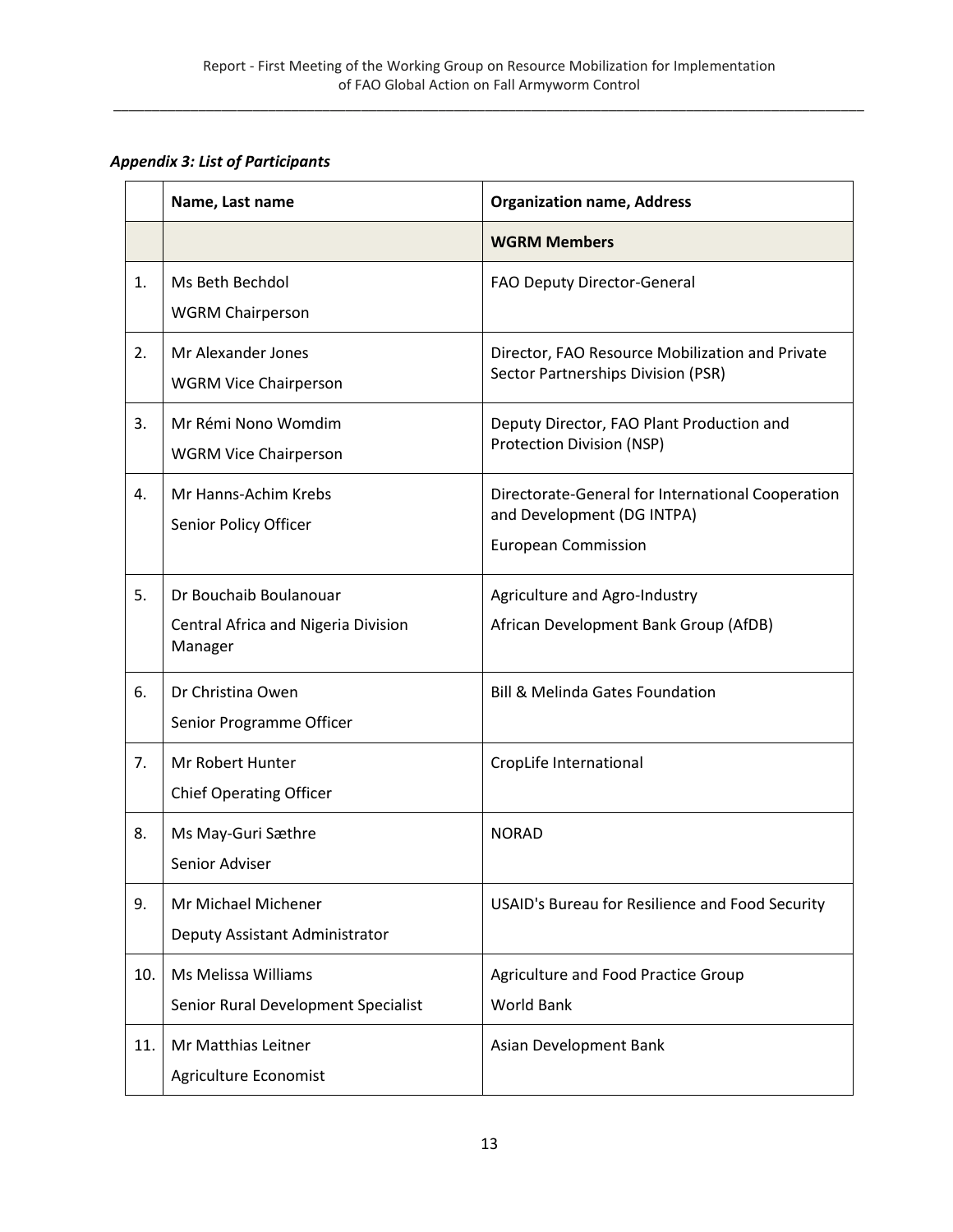| 12. | Mr Mohamed Manssouri<br>Director                                        | FAO Investment Center (CFI)                                                 |
|-----|-------------------------------------------------------------------------|-----------------------------------------------------------------------------|
| 13. | Mr Ye Anping<br>Director                                                | FAO South-South and Triangular Cooperation<br>Division (PST)                |
|     |                                                                         | <b>Observers</b>                                                            |
| 14. | Mr Jingyuan Xia<br>Director                                             | FAO Plant Production and Protection Division<br>(NSP)                       |
| 15. | Ms Aruna Gujra<br>Programme Officer                                     | FAO Office of Deputy Directors-General (DDC)                                |
| 16. | Mr Kim Haekoo<br><b>Technical Adviser</b>                               | FAO Plant Production and Protection Division<br>(NSP)                       |
| 17. | Mr Buyung Hadi<br>Agriculture Officer                                   | FAO Plant Production and Protection Division<br>(NSP)                       |
| 18. | Mr Kazuki Kitaoka<br>Senior Policy Officer                              | FAO Resource Mobilization and Private Sector<br>Partnerships Division (PSR) |
| 19. | Mr Daniele Donati<br>Deputy Director                                    | FAO Emergency and Resilience Division (OER)                                 |
| 20. | Ms Rosanne Marchesich<br>Senior Emergency and Rehabilitation<br>Officer | FAO Emergency and Resilience Division (OER)                                 |
| 21. | Ms Johanna Erhardt<br>Programme Officer                                 | FAO Emergency and Resilience Division (OER)                                 |
| 22. | Ms Bruna Takara<br>South-South Cooperation Specialist                   | FAO South-South and Triangular Cooperation<br>Division (PST)                |
| 23. | Ms Alexandra Sokolova<br>Programme Officer                              | FAO Office of Deputy Directors-General (DDC)                                |
| 24. | Ms Sandra Cordon<br>Rapporteur, Communication Consultant                | FAO Plant Production and Protection Division<br>(NSP)                       |